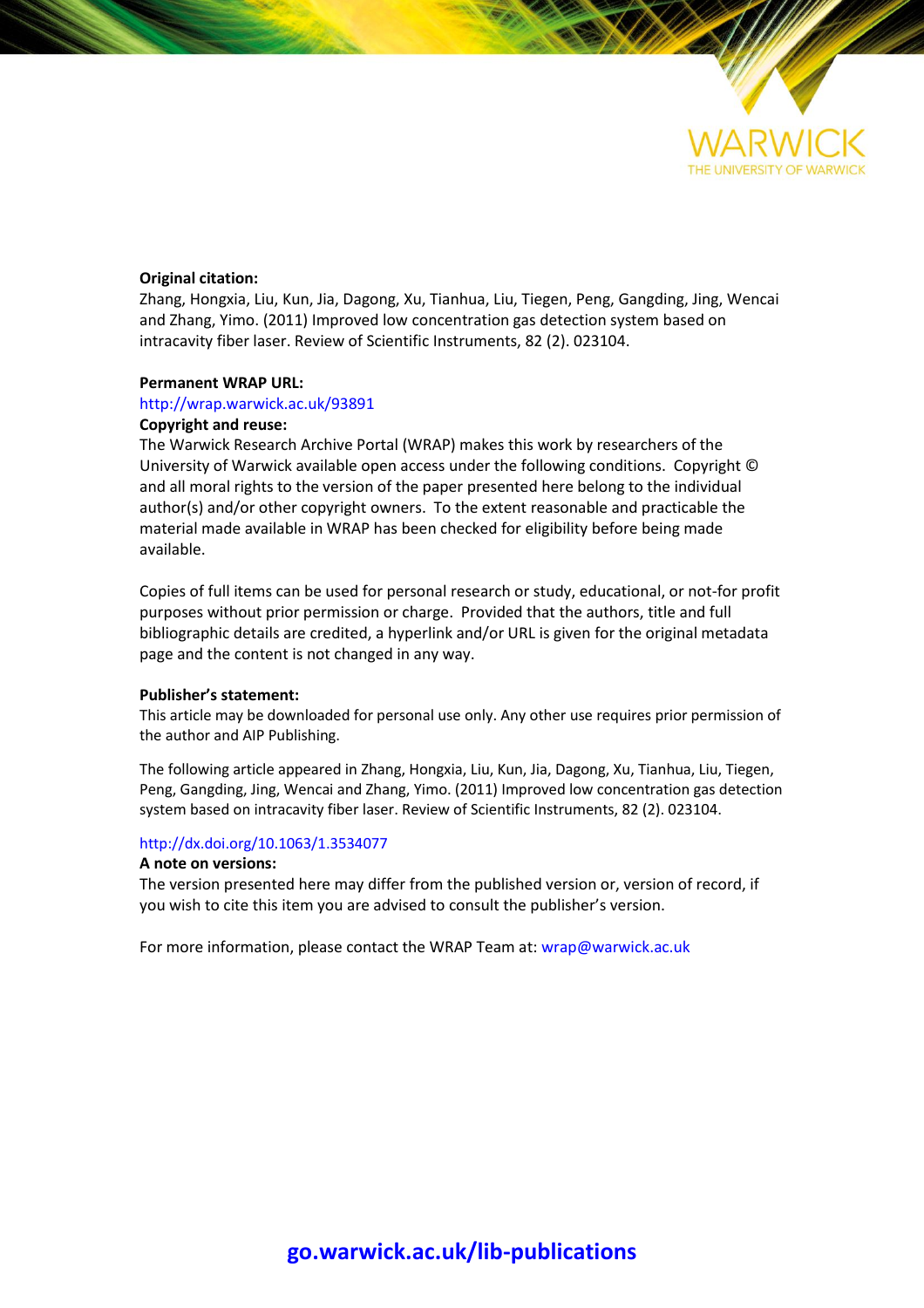# Improved low concentration gas detection system based

# on intra-cavity fiber laser

Hongxia Zhang,<sup>1,2,a)</sup> Kun Liu,<sup>1,2</sup> Dagong Jia,<sup>1,2</sup> Tianhua Xu,<sup>1,3</sup> Tiegen Liu,<sup>1,2</sup> Gangding Peng,<sup>1,4</sup> Wencai Jing,<sup>4</sup> and Yimo Zhang<sup>1,2</sup>

<sup>1</sup>*College of Precision Instrument and Opto-electronics Engineering, Tianjin University, Tianjin 300072, China* <sup>2</sup>*Key Laboratory of Opto-electronics Information and Technical Science (Ministry of Education), Tianjin University, Tianjin 300072, China*

<sup>3</sup>*Royal Institute of Technology, Stockholm SE-16440, Sweden*

<sup>4</sup>*School of Electrical Engineering and Telecommunications, UNSW, Sydney, New South Wales 2052, Australia*

# ABSTRACT

The improvement of a low concentration gas detection system based on the intra-cavity fiber laser is proposed in this paper. The sensitivity of the system is deduced based on Lambert-Beer law. The optimized system was established with the gas cell made elaborately. In order to apply the wavelength sweeping technique (WST), the FBG grating reflector was substituted by the wavelength independent Faraday rotation reflector. The sensitivity of the system for acetylene detection is reduced to less than 100 ppm by using the average of three absorption spectra. The acetylene detection coefficients of variation with different concentrations are measured. The gas measurement system is validated to detect low concentration gas effectively.

*Keywords*: Gas sensing; Gas detection; Intra-cavity fiber laser; Wavelength sweeping; optical sensing

# **1. Introduction**

Detection of low concentration poisonous gas is extremely important in environment and pollution monitoring[1][2].Optical fiber sensors based on the absorption spectrum in the low loss window  $(1-2\mu m)$  of silica fiber have been studied extensively for gas detection[3]. It has been found that many important pollutant or inflammable gases such as acetylene  $(C_2H_2)$ , methane  $(CH_4)$  and carbon monoxide (CO) have absorption spectral lines in this wavelength range, which can be detected using the fiber optic sensors. The fiber intra-cavity spectroscopy is a widely used technique due to the high sensitivity of intra-cavity detection and the advantages of fiber optic sensors such as remote detection and multiplexing capability[2][4][5].

Operating in the near infrared region of  $1 \sim 2 \mu m$ , we have only access to the overtone absorption spectral lines which are significantly weaker than the fundamental lines [6]. Many methods including wavelength sweeping technique [7], sensitivity enhancement technique [3] and wavelength modulation technique [8] have been applied to improve the detection sensitivity. But the system performance in terms of the minimum detectable gas concentration is not as good as expected due to the limitation of various noise factors, especially the amplified spontaneous emission (ASE) noise.

In this paper, the improvement of a gas sensing system is illustrated in detail. Gas cell and reflector are emphasized as the key factors to improve the system. Wavelength sweeping technique is applied in the fiber intra-cavity gas sensing system using erbium-doped fiber ring lasers, and several absorption spectra of acetylene are obtained. Low concentration detection of gas is realized by averaging these spectra. The experimental setup of gas concentration detection is illustrated in detail. The experimental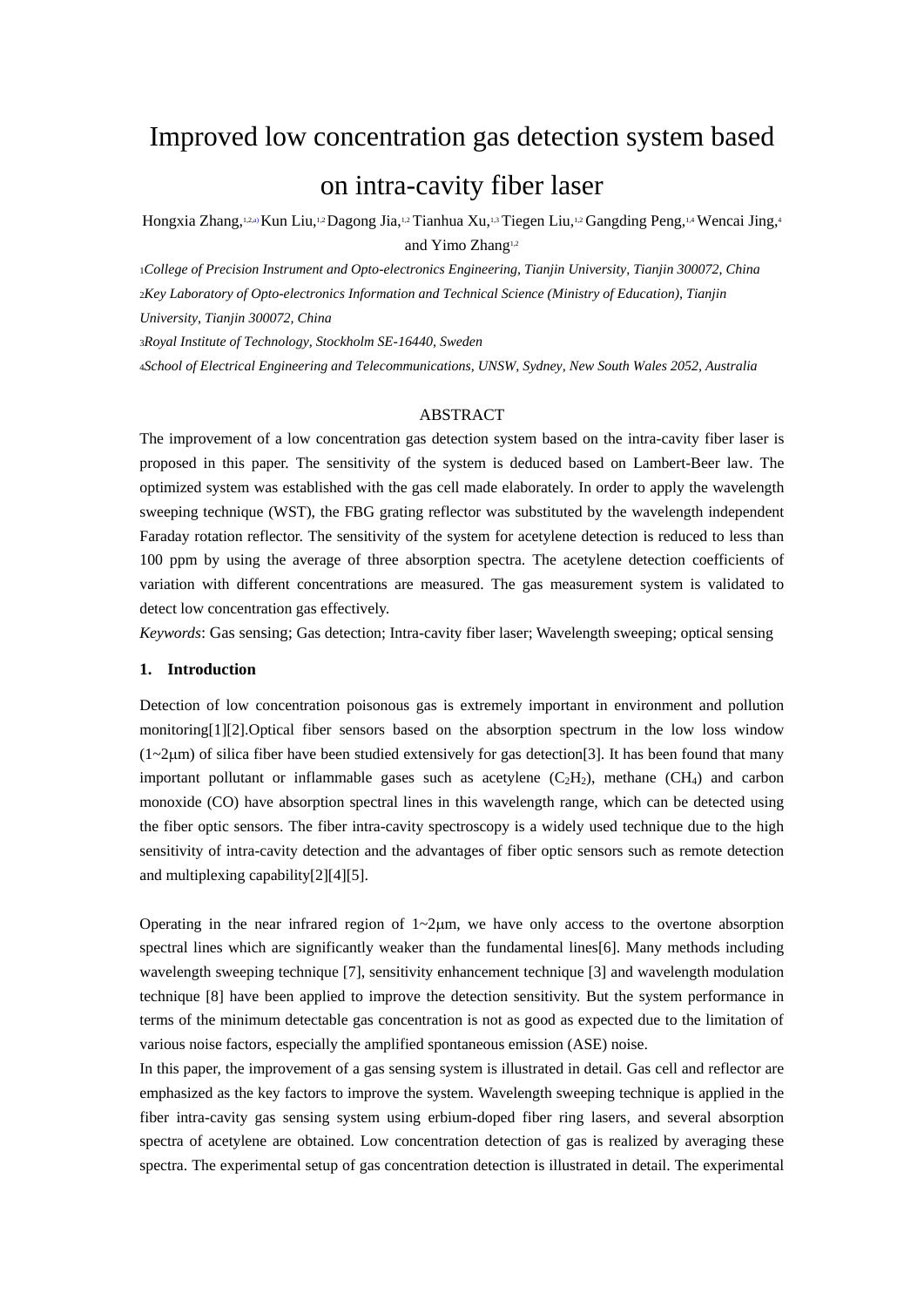results are discussed, and the coefficients of variation with different concentrations are measured.

# **2. Gas detection system**

### **2.1 Principle of gas detection**

The structure of the fiber intra-cavity gas detection system (FICGDS) based on erbium-doped fiber ring lasers is shown in Fig.1. The system consists of an erbium-doped fiber (EDF) forward pumped by a 980-nm pump laser, an isolator, a tunable attenuator, a Fabry-Perot (F-P) type tunable optical filter (TOF), and a gas of interest. The detector is used to measure the output optical power spectrum of the FICGDS.



Fig. 1 Structure of fiber intra-cavity gas detection system based on fiber ring lasers.

In absorption gas detection, the light transmitted through the absorber together with the spectral extinction. The extinction follows the Lambert-Beer law [9], which can be analyzed as,

$$
I(\nu) = I_0(\nu) \exp[-\alpha(\nu) \cdot c \cdot L]
$$
 (1)

Where  $I(v)$  and  $I_0(v)$  are the laser output power with and without the absorber in the cavity, respectively,  $\alpha(v)$  and c are the cross section and the concentration of the absorber respectively, and  $L$  is the optical path length of the absorber.

The absorption signal  $K$  in the transmitted spectrum is defined as [10]

$$
K = \ln \frac{I_0}{I} \tag{2}
$$

where  $I = I_0 - \Delta I$ ,  $\Delta I$  is the reduction of the output power due to the absorption-induced variation in the cavity loss  $\Delta\delta$ . For a small absorption signal  $\Delta I \ll I_0$ , Eq.(2) can be approximated as:

$$
K = \frac{\Delta I}{I_0} \tag{3}
$$

The sensitivity enhancement factor in terms of  $K/\Delta\delta$  can be described as

$$
\frac{K}{\Delta \delta} = \frac{\Delta I}{I \Delta \delta} \propto \frac{A}{\delta (A - B\delta)}\tag{4}
$$

where A and B are the coefficients dependent on the parameters of the intra-cavity fiber laser (ICFL) [10]. The gas concentration detection precision based on ICFL depends on the signal-to-noise ratio (SNR) of the output laser. The gas concentration with the laser power variation 3dB larger than ASE noise is defined as the detection precision. According to Eq. (1) and Eq. (3), the sensitivity of gas concentration can be expressed as [10]

$$
Sen_{in} = \left(\frac{2 \times 10^{-SNR/10}}{\alpha L}\right) \bigg/ \left(\frac{N_A}{V_m}\right) \tag{5}
$$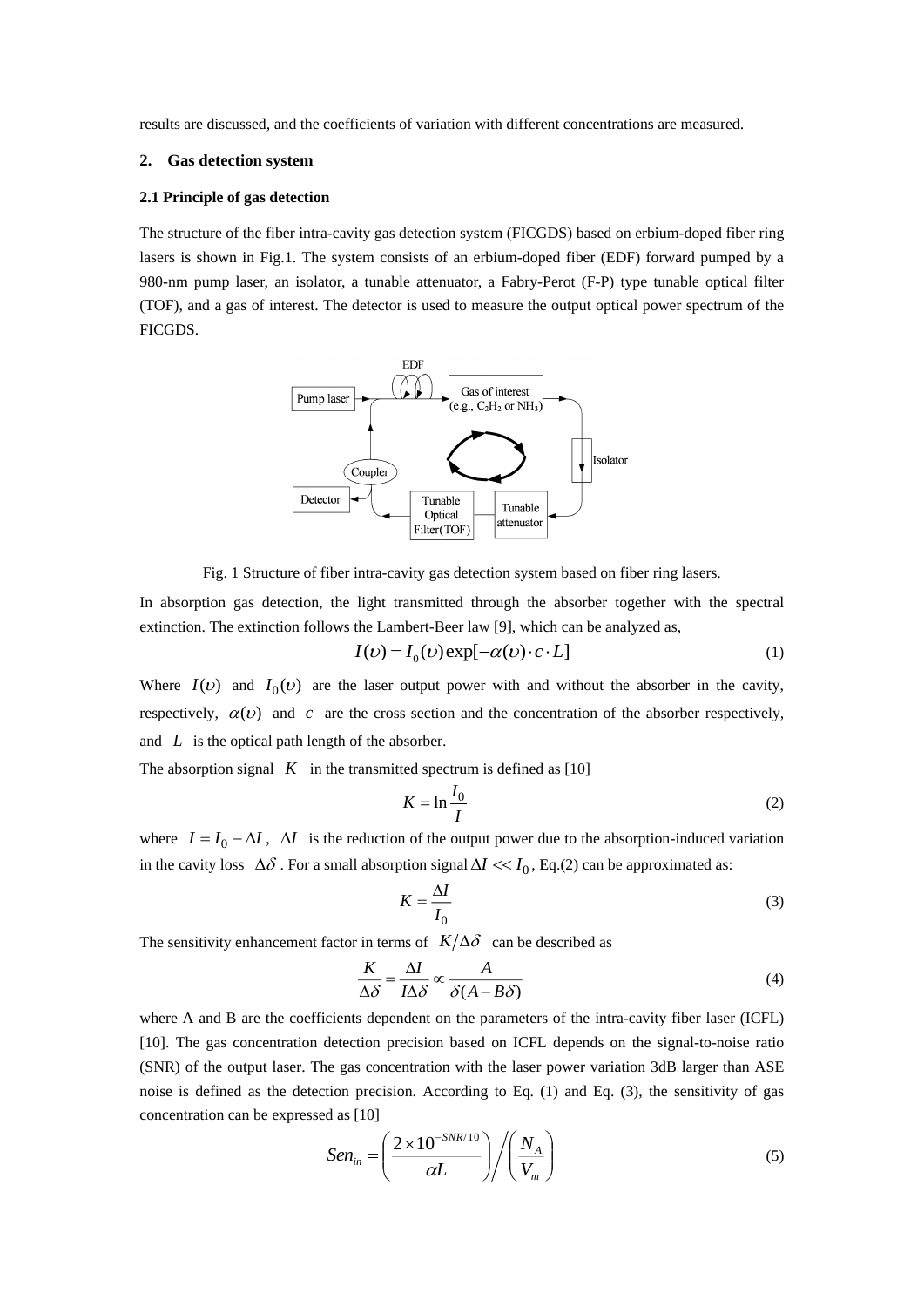where  $N_A$  and  $V_m$  are Avogadro constant and the molar volume respectively. The absorption coefficient and the absorption optical length of the gas are  $\alpha = 1.21 \times 10^{-20}$  cm<sup>-1</sup>/(molecule  $\cdot$  cm<sup>-3</sup>) and  $l = 10$  cm respectively. The sensitivity will reach 62 ppm with SNR equal to 40 dB, while the detectable gas sensitivity will reach 6 ppm with the SNR equal to 50 dB. According to the conclusion from the research of Zhang *et al*, high sensitivity can be obtained when the system works approaching the threshold [11]. However, the SNR will decrease due to the ASE noise at the same time. So the SNR can not be very large. According to the numerical calculation, the system has the sensitivity approaching to magnitude of ppm.

#### **2.2 Improved design of gas sensing system**

In Fig.1, the EDF is pumped by a 980-nm pump laser via a 980/1550 WDM coupler. The gas of interest is injected into the gas cell. The gas cell with a reflector is coupled into the main cavity by using a circulator. The output signal can be monitored by the photo-detector after the coupler. The isolator is used to ensure unidirectional operation and prevent spatial hole-burning [12]. When the gas cell is placed in the ICFL, the signal will pass through the cell repeatingly, which can effectively transforms the short gas cell into a highly efficient multi-pass system. This improves the sensitivity of the system [13].

# **2.3 Improved gas cell**

The gas cell is made with aligning a pair of commercial pigtailed C-lens instead of GRIN lenses. The light is collimated by the C-lens, and the radius of facular is directly measured by the infrared CCD. The relationship between the radius of facular and the distance between C-lens and CCD is shown in Fig.2. The nominal working distance of the C-lens is 200mm. From the Fig.2, it can be seen that the beam diverges rapidly and the facular decreases speedily with the distance exceeding 200mm. Therefore, the working distance of the C-lens should be less than 200mm.



Fig.2 The relationship between radius of facular and distance of the C-lens and CCD

The practical effective length and the cross diameter of gas cell are 10cm and 15mm respectively, with insertion loss of 1.84dB. The gas cell main part is made by cold-rolled steel and the flanges in two sides are corrected with concentric arrangement. Interference fit joint is adopted to guarantee the gas cell [obturation](dict://key.0895DFE8DB67F9409DB285590D870EDD/obturation) between the flange and the main part. There are two thread grooves near the flanges, which is connected with gas tube respectively. One gas tube is responsible for the input gas, while the other is responsible for the output gas. The photograph of the gas cell is shown in Fig.3.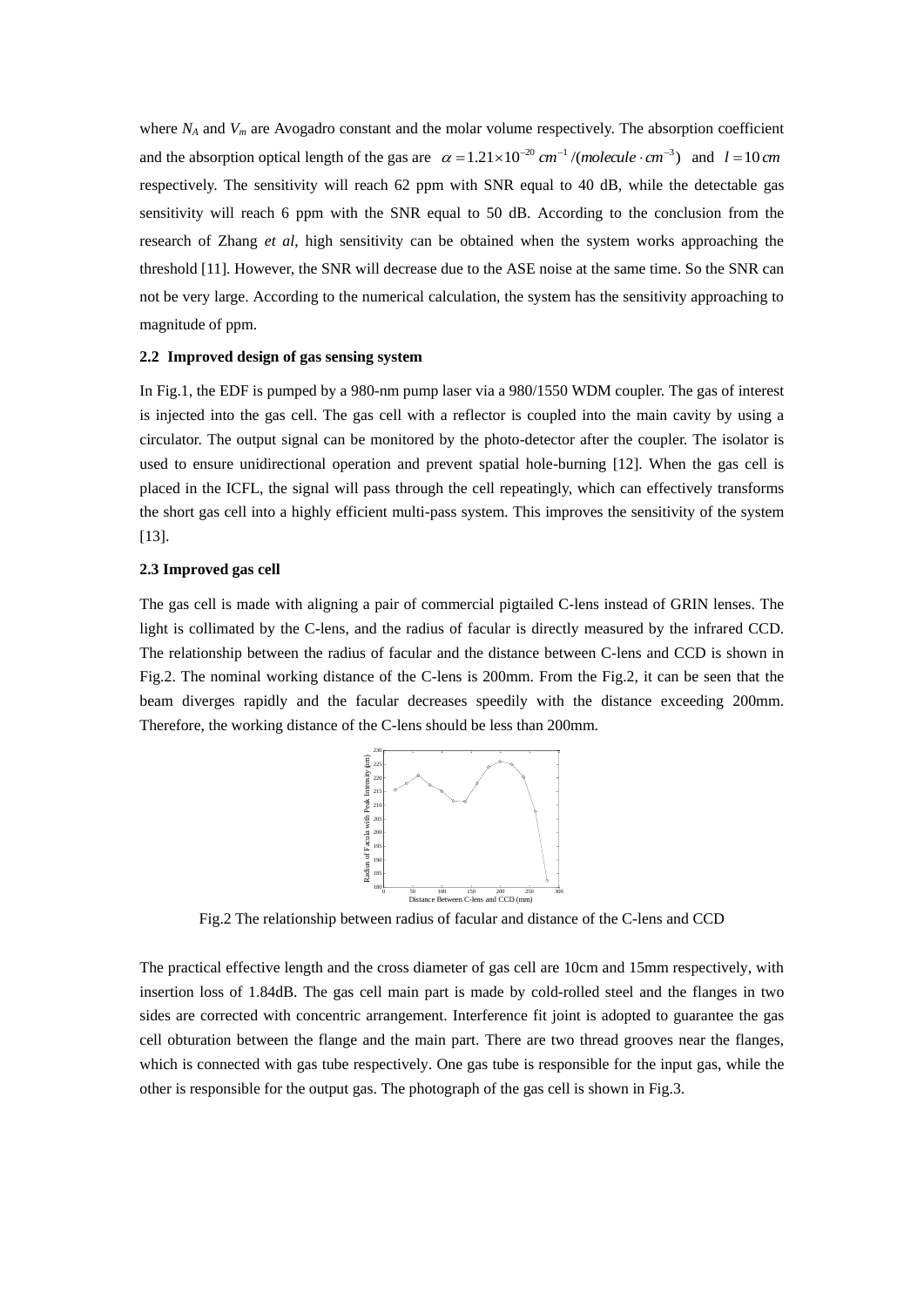

Fig.3 Photograph of gas cell

# **2.4 Improved reflector**

In Zhang's work [5], the fiber Bragg grating (FBG) is acted as wavelength selection device. The gas can be detected by fine tuning the wavelength of the tunable filter to the operation wavelength of FBG with strain, which is aligned to particular absorption lines of the detected gas. But in our system, the FBG is substituted by the Faraday rotation reflector. The Faraday rotation reflector can reflect light with wide wavelength range, and can overcome the fluctuation of signal due to FBG shift. Thus the sensitivity can be improved. The reflector is a wavelength independent device, and so the wavelength sweep technique can be used to detect multi gas absorption lines [simultaneously.](dict://key.0895DFE8DB67F9409DB285590D870EDD/simultaneously)

# **2.5 Wavelength sweep technique**

In the FICGDS, the F-P type TOF is used as the wavelength sweeping controller. The bandwidth and the free spectral range (FSR) of the TOF are 1.25 GHz and 11.23 THz, respectively. The data acquisition card (DAQ) outputs the sawtooth voltage and drives the TOF after amplification [13]. In one tuning period, all the absorption lines of different gases can be detected.



# **2.6 Experimental setup**

Fig.4 Photograph of gas detection system

The complete photograph of the gas detection system setup used is as shown in Fig.4. The different concentration gas is injected into gas cell from the gas cylinder and gas splitter and after mixture. The input and output gas tubes provide the balanced concentration inside the gas cell. The DAQ card is performed using USB-6251 (NI Corporation), and the TOF is FFP-TF2 (Micro Optics).The gain of EDFA (Erbium-Doped Fiber Amplifier) is about 37 dB. The InGaAs PIN detector detects the light power, which is then input to the computer for data processing.

# 3. **Experimental results and Discussions**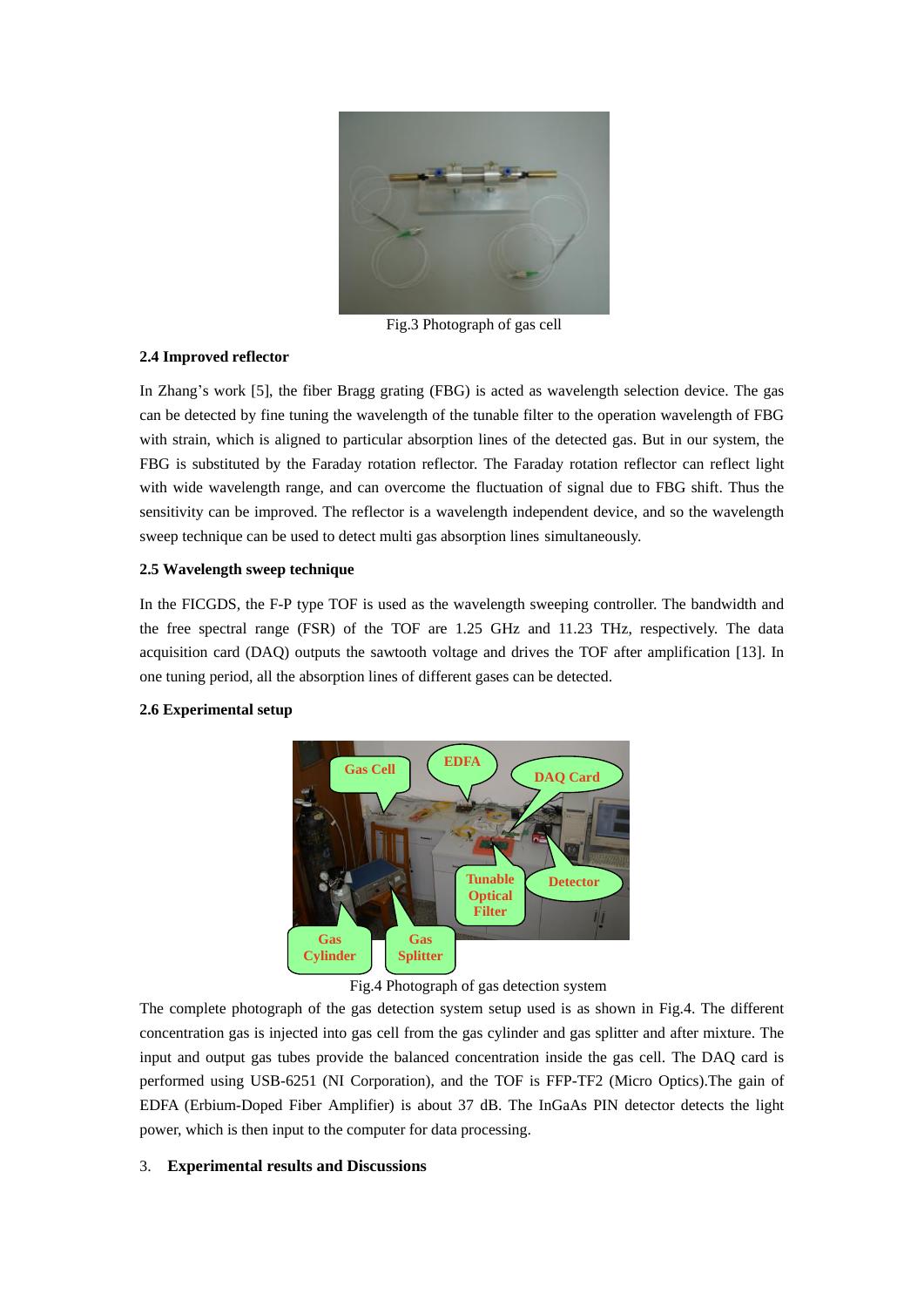Take acetylene as an example for analyzing the experiment results. The driver voltage of the TOF is swept from 5.6 V to 7.2 V, which corresponds to the pass-band of the TOF scanning around 1530 nm. The three absorption spectral lines can be found obviously. The output signal of the detector and its second derivative are shown in Fig.5. It is illustrated that the positions of the absorption spectra (solid line) are accordant with the peaks in the second derivative curve (dot line), which can be used to realize the automatical recognition of the absorption lines.



#### **3.1 Gas concentration detection results**

The absorption lines intensity will be recorded, and the calibrated gas concentration detection curve can be analyzed correspondingly. The experimental result is shown in Fig.6, where the acetylene concentration in the gas cell changes from 3000ppm to 9000ppm with an interval of 2000ppm. The spectrum 1, spectrum 2 and spectrum 3 correspond to the spectra in Fig.5 from left to right, and the corresponding wavelengths are 1531.588nm, 1530.371nm and 1529.180nm, respectively. The red curve is the ideal value, and the black curve is the average of the three spectral measurement values. The black curve is closer to the ideal value than the individual absorption line measurement value. It can be seen that the absolute error of gas concentration detection is less than 100ppm and the relative error is less than 3%.



Fig.6 Acetylene concentration detection

#### **3.2 Gas concentration detection repeatability**

The repeated experiments of gas concentrations detection are used to evaluate the consistence of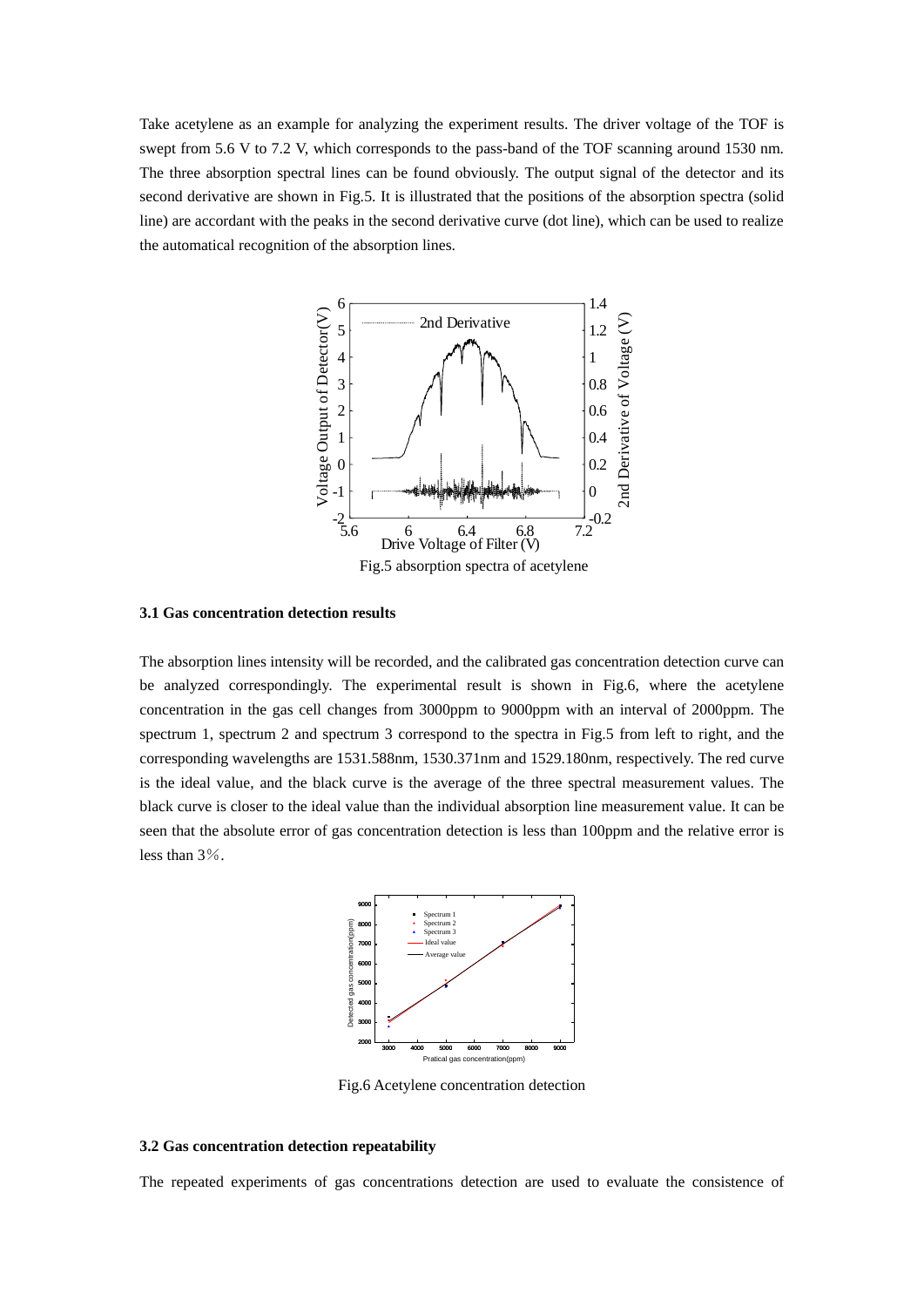absorption intensities measurement with the same gas concentration and test condition. The repeatability is expressed by the coefficient of variation (CV), which is defined as

$$
CV = \frac{\sigma}{\overline{x}} = \sqrt{\frac{\sum_{i=1}^{n} (x - \overline{x})^2}{n}} / \overline{x}
$$
 (5)

where  $\sigma$  and  $\bar{x}$  are the standard deviation and the mean value in several consecutive measurements. The relationship between CV and the concentration of different acetylene spectra is shown in Fig.7. The CV is less than 0.062 at all concentrations and this means the error of gas detection is no more than 6.2%. Because the absorption spectrum 3, which corresponds to the 1529.180 nm wavelength, is closest to the threshold of the system, it will increase the ASE noise [8]. The CV of spectrum 3 is higher than the other spectra.



Fig.7 CV vs. concentration of acetylene

# **3.3 Discussions**

Compared with Zhang's work [11], multiple absorption lines can be obtained in one scanning measurement using the WST instead of the fine tuning of the FBG wavelength. Further, the absorption lines with different absorption cross section can also be calibrated separately. One scanning measurement with WST is equal to multiple independent detections. Meanwhile, the creeping of the TOF can also be overcome by using WST [7]. Moreover, the gas cell provides the better performance due to the longer working distance and lower insertion loss of the C-lens [14].So the gas detection system is improved compared to conventional system. The detection sensitivity has be greatly improved compared with the reported minimum detectable concentration of 2253 ppm [11]. However it is beautiful yet incomplete that the CV value of repeatability is still higher than the practical measurement requirement. As the FICGDS works near the threshold of the system, it will induce the fluctuation of the laser output power and the enlargement of the ASE noise. The SNR of the system will be degraded correspondingly. More work is required to suppress or separate the noise, and the detection sensitivity can be further improved.

On the other hand, more gas absorption will improve the detection sensitivity based on Lambert-Beer law. The length of gas cell is limited by the effective working distance of the C-lens. The C-lens with a longer working distance will be chosen later. Furthermore, the gas cell can be cascaded to increase the gas single pass absorption optical path. At the same time, the fiber ring laser can be optimized to increase the laser loop times. Therefore, the gas detection sensitivity can be further improved.

#### **4 Conclusions**

In the FICGDS, the multi-pass system leads that we could not obtain the accurate optical path length of the gas absorption, and the experiments need to be worked out to calibrate the gas concentration